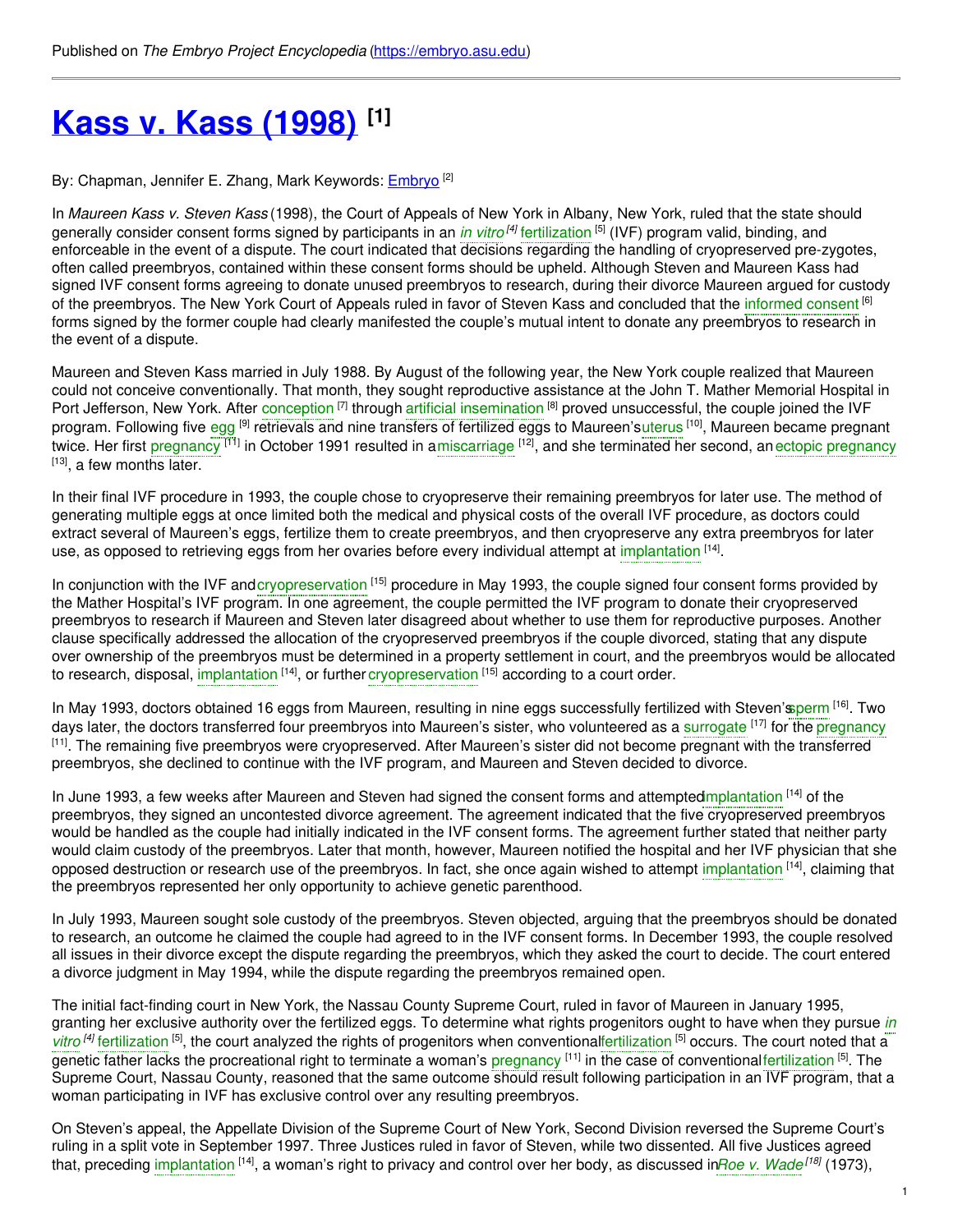did not apply to disputes over cryopreserved preembryos, which are not yet implanted in the woman's body, unlike when she is pregnant. They also unanimously recognized that consent forms signed by participants in an IVF program should control the allocation of any unused preembryos. The panel did not agree, however, whether the consent forms signed by Maureen and Steven Kass clearly stated how they intended their preembryos to be handled in the event of a later disagreement. Two Justices felt that the agreements expressed the parties' intent to donate the preembryos to research. Although the concurring Justice found the consent ambiguous, he nevertheless agreed to reverse the lower court's decision based on his belief that Steven, and others in his position, should have the power to veto proposed [implantation](https://embryo.asu.edu/search?text=implantation) [14] by a former spouse. The two dissenting Justices also found the agreements ambiguous, concluding that the parties' interests should be balanced following a full hearing by the trial court.

Following this reversal of the lower court's decision, Maureen appealed to the Court of Appeals of New York, the highest court in the state, which heard arguments from the parties in March 1998. Although IVF procedures had been available for more than twenty years, the court noted that this case was the first of its kind to come before the court. Further, only a few states had adopted statutes addressing the allocation of cryopreserved fertilized eggs, including Florida, New Hampshire, and Louisiana, but not New York. Absent New York case law or statutory law addressing cryopreserved preembryos, the Court of Appeals looked to the analytical framework provided by the Supreme Court of Tennessee in *Davis v. Davis* (1992). It also noted the significant legal commentary discussing pre-embryo disputes and acknowledged a comprehensive report recently released by the New York State Task Force on Life and the Law (Task Force), which included recommendations for regulating assisted reproduction technologies. Although the Task Force suggested that IVF preembryos should not be implanted, destroyed, or donated to research if an individual with decision-making authority later objects, the Court of Appeals ultimately did not follow this recommendation.

Affirming the decision of the Appellate Division in Steven's favor, Chief Justice Judith Kaye wrote the court's unanimous May 1998 decision. She said that IVF consent forms signed by those who provide the [sperm](https://embryo.asu.edu/search?text=sperm) <sup>[16]</sup> and [egg](https://embryo.asu.edu/search?text=egg) <sup>[9]</sup> cells for IVF (gamete providers) generally should be considered valid, binding, and enforceable in the event of a dispute. This means that no sole IVF participant could later override the decisions contained in the IVF consent forms addressing how the IVF clinic should handle the cryopreserved preembryos in the event of divorce or other circumstances. Although neither party argued that the consent forms failed to express their intent, Maureen argued that the consent forms were ambiguous. Yet, the Court of Appeals agreed with the Appellate Division's decision that the couple had clearly expressed a mutual intent in the signed consent forms to donate the preembryos to research under the circumstances. The court reasoned that the provision in the IVF consent forms, stating that any dispute over ownership of the preembryos must be determined in a property settlement in court, was only an attempt by the IVF clinic to shield itself from liability, should a legal dispute arise due to divorce.

The Court of Appeals emphasized that the gamete providers, not the state or courts, should mutually decide whether or not to procreate using the preembryos. The court indicated that Maureen and Steven's consent forms reflected the couple's agreement to jointly decide what would happen to the preembryos, as opposed to allowing a court or other third party to decide for them. According to the court, the couple had made a joint decision when they signed the IVF consent forms, and a later dispute should not be permitted to undo that earlier agreement. Further, the forms indicated the couple's mutual and written consent was required for the IVF program to release the preembryos from storage for any reason.

Enforcing the consent forms signed by Maureen and Steven, the court concluded the preembryos should be donated to research. To explain its decision, the court discussed the importance of enforcing explicit agreements. Noting the role of contracts to avoid expensive litigation in business matters, the court viewed such agreements as even more necessary in personal matters involving reproduction. Such agreements reduce misunderstandings and clarify the gamete providers' consent and mutual decisions, as well as set standards for the IVF program to follow regarding handling of the IVF preembryos. Although the court acknowledged the uncertainties involved in the IVF process, as well as the possibility of changed circumstances during [cryopreservation](https://embryo.asu.edu/search?text=cryopreservation) [15] of the fertilized eggs, it concluded that these factors only further support the need to enforce the parties' original, mutual choices made prior to any dispute, unless the parties later mutually agree otherwise. If courts enforce such jointly-made decisions, IVF participants would be put on notice that they must carefully consider their wishes before signing IVF consent forms.

The Court of Appeals stated that preembryos are not constitutionally recognized as persons, although it did not decide whether they were entitled to special respect as the *Davis* court had concluded. Further, the court agreed with the Appellate Division that a woman's right to privacy and control of her body, as recognized in *Roe v. [Wade](https://embryo.asu.edu/search?text=Roe%20v.%20Wade) [18]* , are not relevant to decisions about cryopreserved preembryos. The court acknowledged the equal interests of the [sperm](https://embryo.asu.edu/search?text=sperm) [16] and [egg](https://embryo.asu.edu/search?text=egg) [9] providers, citing *Davis*.

*Kass v. Kass*, building on the*Davis* court's opinion, further entrenched the view that control of frozen preembryos rests with the gamete providers, not the courts. The Court of Appeals viewed its final decision to donate the cryopreserved preembryos to research as most accurately reflecting the joint agreement initially made by both parties, as outlined in their pre-divorce IVF consent forms. By regarding such documents as valid, binding, and enforceable, the court took a position that would continue to evolve in later cases, such as *A.Z. v. B.Z.*(2000) in Massachusetts and *J.B. v. M.B.* (2001) in New Jersey.

## **Sources**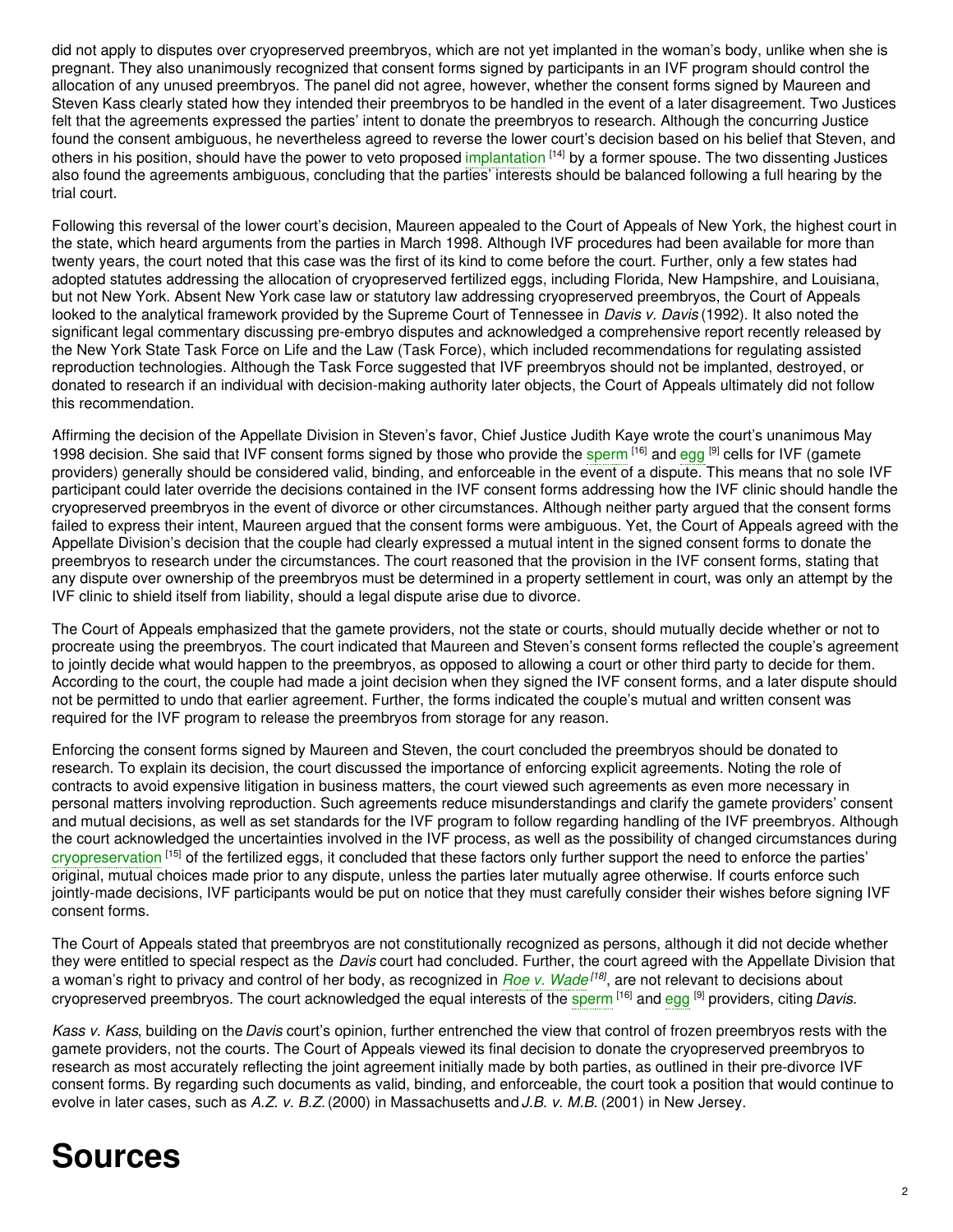- 1. A.Z. v. B.Z., 725 N.E.2d 1051 (Mass. 2000).http://scholar.google.com/scholar\_case? <u>[q=a.z.+v+b.z.&hl=en&as\\_sdt=806&case=13551484453399319321&scilh=0](http://scholar.google.com/scholar_case?q=a.z.+v+b.z.&hl=en&as_sdt=806&case=13551484453399319321&scilh=0)</u> <sup>[19]</sup> (Accessed December 3, 2013).
- 2. Brandimarte, Luigi. "Sperm Plus Egg Equals One "Boiled" Debate: Kass v. Kass and the Fate of the Frozen Pre-Zygotes." *New York Law School Journal of Human Rights*17 (2000): 767–99.
- 3. Davis v. Davis, 842 S.W.2d 588 (Tenn. 1992).http://scholar.google.com/scholar\_case? <u>[q=Davis+v.+Davis&hl=en&as\\_sdt=806&case=17302847389043812781&scilh=0](http://scholar.google.com/scholar_case?q=Davis+v.+Davis&hl=en&as_sdt=806&case=17302847389043812781&scilh=0)</u> <sup>[20]</sup> (Accessed December 3, 2013).
- 4. J.B. v. M.B., 783 A.2d 707 (N.J. 2001).http://scholar.google.com/scholar\_case? <u>[q=J.B.+v.+M.B.&hl=en&as\\_sdt=806&case=3170913480316738770&scilh=0](http://scholar.google.com/scholar_case?q=J.B.+v.+M.B.&hl=en&as_sdt=806&case=3170913480316738770&scilh=0)</u> <sup>[21]</sup> (Accessed December 3, 2013).
- 5. Kass v. Kass, 696 N.E. 2d 174 (N.Y. 1998).http://scholar.google.com/scholar\_case? [q=Kass+v.+Kass&hl=en&as\\_sdt=806&case=14938404874386785087&scilh=0](http://scholar.google.com/scholar_case?q=Kass+v.+Kass&hl=en&as_sdt=806&case=14938404874386785087&scilh=0) [22] (Accessed December 3, 2013).
- 6. Kass v. Kass, 235 A.D.2d 150 (N.Y. App. Div. 1997). http://scholar.google.com/scholar\_case? q=Kass+v.+Kass,+235+A.D.2d+150+ <u>[\(N.Y.+App.+Div.+1997\).&hl=en&as\\_sdt=806&case=15164001053931395581&scilh=0](http://scholar.google.com/scholar_case?q=Kass+v.+Kass,+235+A.D.2d+150+(N.Y.+App.+Div.+1997).&hl=en&as_sdt=806&case=15164001053931395581&scilh=0) <sup>[23]</sup> (Accessed January 9, 2014).</u>
- 7. Kass v. Kass, 19658/93, 1995 WL 110368 (N.Y. Sup. Ct. Jan. 18, 1995) rev'd, 235 A.D.2d 150, 663 N.Y.S.2d 581 (1997) aff'd, 91 N.Y.2d 554, 696 N.E.2d 174 (1998).
- 8. Roe v. [Wade](https://embryo.asu.edu/search?text=Roe%20v.%20Wade)<sup>[18]</sup>, 410 U.S. 113 (1973). <u>http://scholar.google.com/scholar\_case?</u> <u>[q=Roe+v.+Wade&hl=en&as\\_sdt=806&case=12334123945835207673&scilh=0](http://scholar.google.com/scholar_case?q=Roe+v.+Wade&hl=en&as_sdt=806&case=12334123945835207673&scilh=0)</u> <sup>[24]</sup> (Accessed January 3, 2014)/
- 9. Summers, Kelly. "Kass v. Kass, Blazing Legal Trails in the Field of Human Reproductive Technology."*Cleveland State Law Review* 48 (2000): 637–51.

In Maureen Kass v. Steven Kass (1998), the Court of Appeals of New York in Albany, New York, ruled that the state should generally consider IVF consent forms signed by participants in an in vitro fertilization (IVF) program valid, binding, and enforceable in the event of a dispute. The court indicated that decisions regarding the handling of cryopreserved pre-zygotes, often called preembryos, contained within these consent forms should be upheld. Although Steven and Maureen Kass had signed IVF consent forms agreeing to donate unused preembryos to research, during their divorce Maureen argued for custody of the preembryos. The New York Court of Appeals ruled in favor of Steven Kass and concluded that the informed consent forms signed by the former couple had clearly manifested the coupleÕs mutual intent to donate any preembryos to research in the event of a dispute.

### **Subject**

Frozen human [embryos](https://embryo.asu.edu/library-congress-subject-headings/frozen-human-embryos) <sup>[25]</sup> [Fertilization](https://embryo.asu.edu/library-congress-subject-headings/fertilization-vitro) in vitro <sup>[26]</sup> [Informed](https://embryo.asu.edu/library-congress-subject-headings/informed-consent-medical-law) consent (Medical law) <sup>[27]</sup> [Surrogate](https://embryo.asu.edu/library-congress-subject-headings/surrogate-mothers) mothers <sup>[28]</sup> [Pregnancy](https://embryo.asu.edu/library-congress-subject-headings/pregnancy) <sup>[29]</sup> [Infertility](https://embryo.asu.edu/library-congress-subject-headings/infertility) <sup>[30]</sup> [Cryopreservation](https://embryo.asu.edu/library-congress-subject-headings/cryopreservation-organs-tissues-etc) of organs, tissues, etc<sup>[31]</sup> [Reproductive](https://embryo.asu.edu/library-congress-subject-headings/reproductive-rights-and-policy) rights <sup>[32]</sup> Reproductive rights and policy <sup>[33]</sup> [Reproduction](https://embryo.asu.edu/library-congress-subject-headings/reproduction) <sup>[34]</sup> <u>[Parenthood](https://embryo.asu.edu/library-congress-subject-headings/parenthood)</u> <sup>[35]</sup> <u>Family [planning](https://embryo.asu.edu/library-congress-subject-headings/family-planning)</u> <sup>[36]</sup> <u>[Bioethics](https://embryo.asu.edu/library-congress-subject-headings/bioethics)</u> <sup>[37]</sup> [Embryos](https://embryo.asu.edu/library-congress-subject-headings/embryos) <sup>[38]</sup> Embryo [Disposition](https://embryo.asu.edu/medical-subject-headings/embryo-disposition) <sup>[39]</sup>

### **Topic**

[Legal](https://embryo.asu.edu/topics/legal) <sup>[40]</sup>

### **Publisher**

Arizona State University. School of Life Sciences. Center for Biology and Society. Embryo Project Encyclopedia.

### **Rights**

Copyright Arizona Board of Regents Licensed as Creative Commons Attribution-NonCommercial-Share Alike 3.0 Unported (CC BY-NC-SA 3.0) http://creativecommons.org/licenses/by-nc-sa/3.0/

#### **Format**

<u>[Articles](https://embryo.asu.edu/formats/articles)</u> <sup>[41]</sup>

**Last Modified** Wednesday, July 4, 2018 - 04:40

**DC Date Accessioned** Friday, November 1, 2013 - 23:39

**DC Date Available** Friday, November 1, 2013 - 23:39

**DC Date Created**

2013-11-01

[Contact](https://embryo.asu.edu/contact) Us

© 2021 Arizona Board of Regents